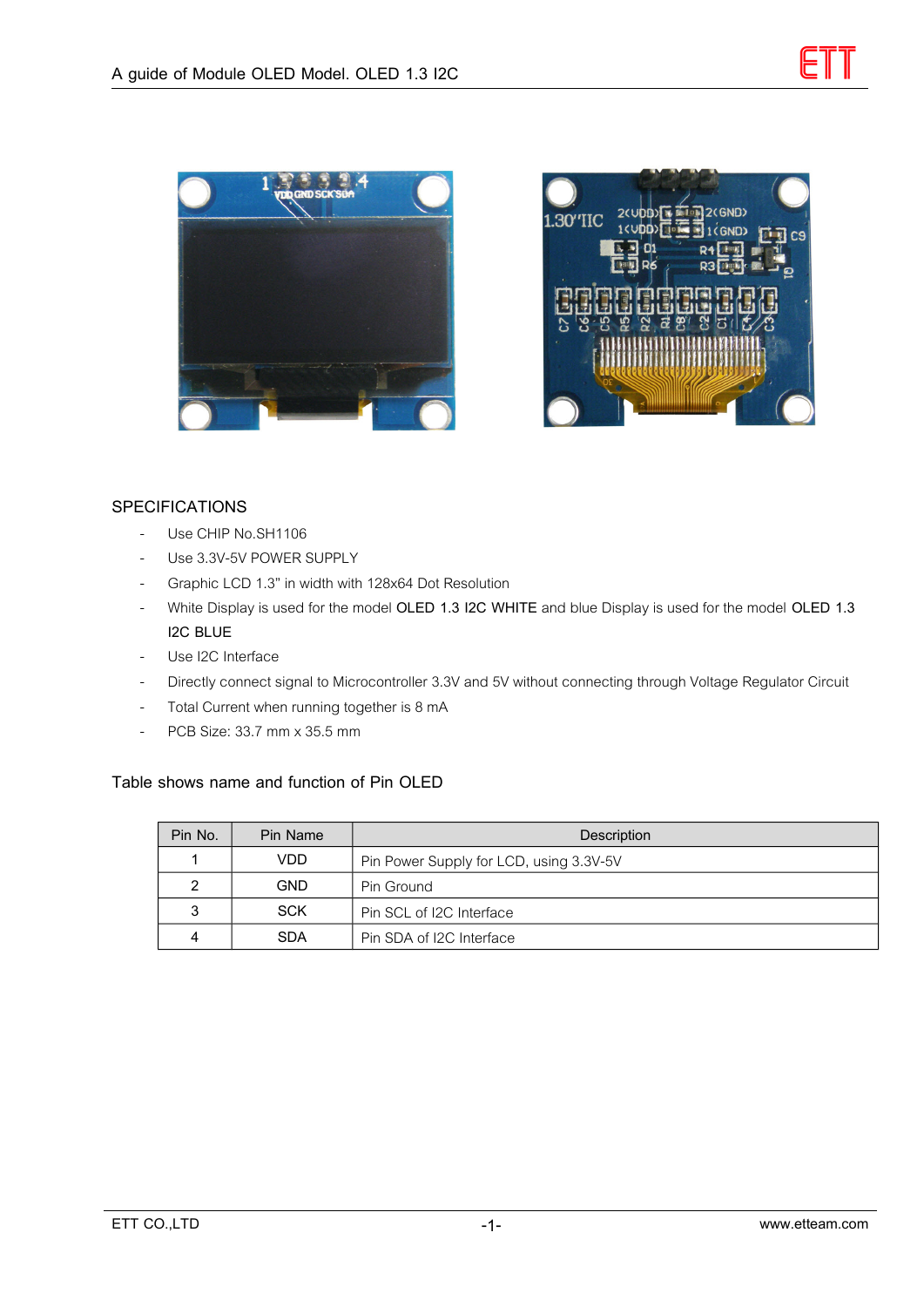#### **Example of connecting with Board Arduino**

This example illustrates how to connect together with Board Arduino, in this case, it is Board **ET-BASE AVR EASY328**. It is used together with Program **Arduino** and Library **"u8glib"** (<https://github.com/olikraus/u8glib/>) to connect and communicate to Module OLED.

- Firstly, install Library**"u8glib"**; go to Menu **Sketch > Include Library > Add.ZIP Library...**

|              |   | <b>CO</b> Blink   Arduino 1.8.3                                   |                  |                   |                                |        |
|--------------|---|-------------------------------------------------------------------|------------------|-------------------|--------------------------------|--------|
|              |   | File Edit Sketch Tools Help                                       |                  |                   |                                |        |
|              |   | Verify/Compile                                                    | $Ctrl + R$       |                   |                                |        |
|              |   | Upload                                                            | $Ctrl + U$       |                   |                                |        |
| <b>Blink</b> |   | Upload Using Programmer Ctrl+Shift+U                              |                  |                   |                                |        |
| 4            |   | <b>Export compiled Binary</b>                                     | $Ctrl + Alt + S$ |                   |                                |        |
| 5            | M |                                                                   |                  |                   | you can control. On the UNO,   |        |
| 6            |   | Show Sketch Folder                                                | $Ctrl + K$       |                   | bn MKR1000 on pin 6. LED BUILT |        |
| 7            |   | Include Library                                                   |                  |                   | Λ                              |        |
| 8            |   | Add File                                                          |                  | Manage Libraries  |                                | to on  |
| 9            |   | <u>ਦਾ ਦਾ ਦਾ ਦਾ ਦਾ </u><br><b><i><u>Programmation</u></i></b><br>ᆓ |                  |                   |                                | cc/en/ |
| 10           |   |                                                                   |                  | Add .ZIP Library  |                                |        |
| 11           |   | This example code is in the publid                                |                  | Arduino libraries |                                |        |
| 12           |   |                                                                   |                  |                   |                                |        |

- Go to Folder **Lib\_Arduino\u8glib** in CD-ROM; next, choose **U8glib\_Arduino-1.19.1.zip** as shown in the picture below.

| ×<br>CO Select a zip file or a folder containing the library you'd like to add |                       |                           |              |              |        |  |  |
|--------------------------------------------------------------------------------|-----------------------|---------------------------|--------------|--------------|--------|--|--|
| Look in:                                                                       | u <sub>8</sub> qlib   |                           | $\checkmark$ | ● [2] ⊞ -    |        |  |  |
|                                                                                | U8glib_Arduino-1.19.1 |                           |              |              |        |  |  |
| <b>CCS C Projects</b>                                                          |                       |                           |              |              |        |  |  |
| <b>Examples</b>                                                                |                       |                           |              |              |        |  |  |
|                                                                                |                       |                           |              |              |        |  |  |
| <b>Recent Items</b>                                                            | File name:            | U8glib Arduino-1.19.1.zip |              |              | Open   |  |  |
|                                                                                | Files of type:        | ZIP files or folders      |              | $\checkmark$ | Cancel |  |  |

- Wire Circuit as shown in the picture below

# **SDA** SCL (Arduino) **GND**  $+5V$

#### **ET-BASE AVR EASY328**